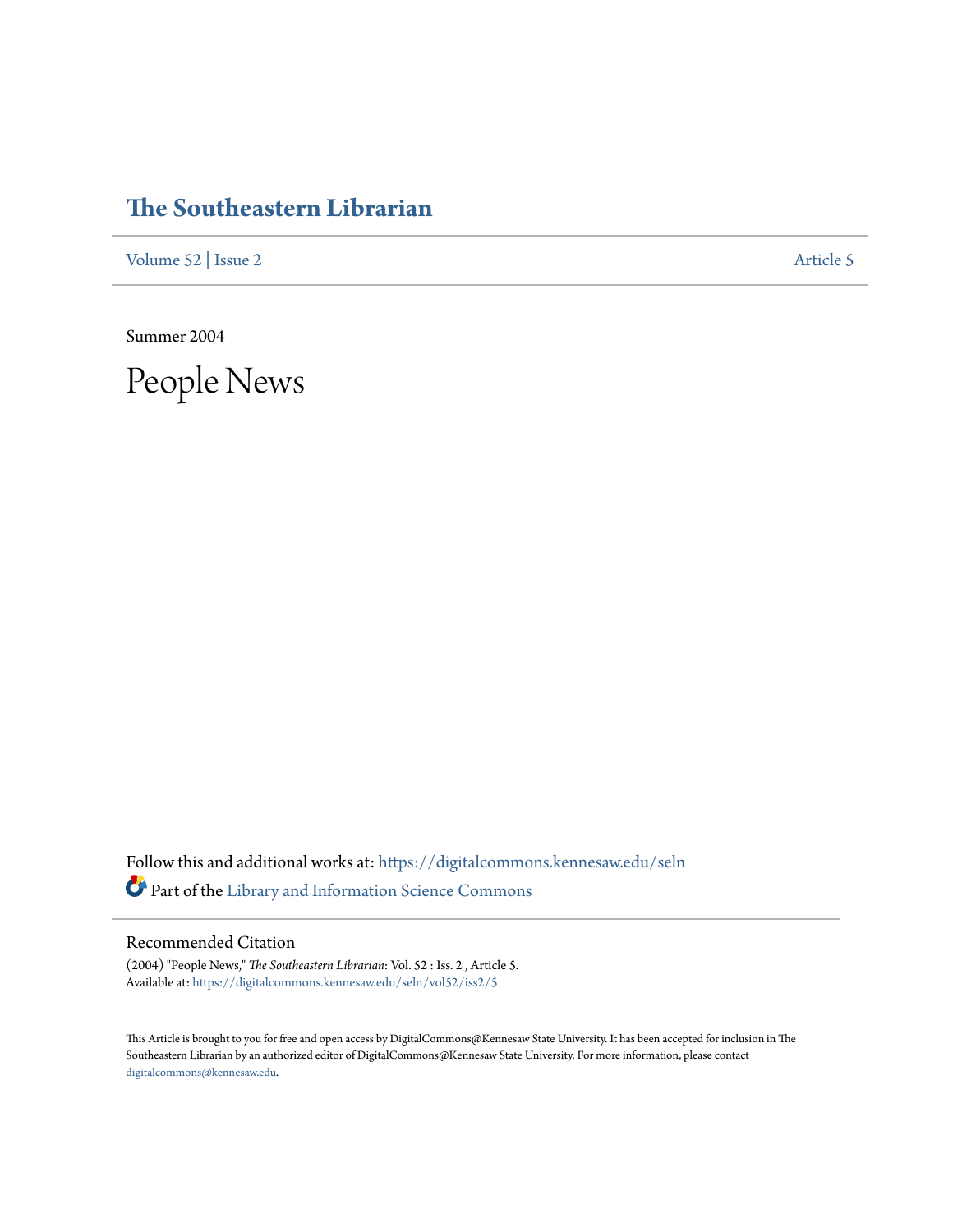## **People News**

**Dr. Linda B. Alexander** of the School of Library and Information Science at University of South Florida in Tampa has been working on a "USF Collaborative For Children, Families and Communities Faculty Grant" this past year. The collaborative grant has involved working closely with Egypt Lake Elementary School in Hillsborough County (Tampa) to present a program for diversity for K-5th graders. Dr. Alexander, pictured below, received her MLS from East Carolina University in 1986 and her doctorate from the University of Louisville in 2000. She worked in North Carolina and Kentucky before coming to USF in 2001. She also teaches an online library science course at USF in Materials for Multicultural Populations.



**Charles Edward Beard**, 63, died June 2, 2004. At the time of his death he was Professor and Director of Libraries at the State University of West Georgia where he had served since 1978. He began his library career in 1964 as a branch librarian at Jacksonville Public Library. His career as an academic librarian began in 1966 at the University of Alabama Libraries where he was head of reference. He later served as director of library services at Judson College and as director of libraries at Georgia College. He served as a trustee of the Freedom to Read Foundation and was a national co-chair of the White House Conference on Library Information Services Task Force. As a member of the American Library Association, he served on both the Executive Board and the governing Council. He served as president of the Southeastern Library Association and the Georgia Library Association, and as editor of the *Georgia Librarian*. He also served as a member of the Executive Board of the Library Administration and Management Association. He served as chair of the Georgia Board for Certification of

Librarians and as a member of the Georgia Center for the Book Advisory Board. His honors included the Juanita Skelton Distinguished Service Award given by the Georgia Association for Instructional Technologies, and the Nix-Jones Distinguished Service Award and the Bob Richardson Distinguished Service Award, both given by the Georgia Library Association. He received the White House Conference on Library Information Services Task Force Service Award. In October 2003 the Georgia Library Associations Advocacy Award was renamed the Charles Beard Library Advocacy Award because of all his years of effective advocacy for funding and support of libraries. At the time of his death he was serving a co-chair of the ALA Advocacy Assembly. He was a beloved mentor and active leader in professional associations who inspired and motivated librarians of his generation and those that followed. At his retirement party on May 28, an audience of more than 100 was regaled with tales of his exploits to support funding for libraries and encourage professionals through state, regional, and national library associations.

**Diane M. Brown** has been appointed Deputy State Librarian at the State Library of Louisiana. Previously she served as director of library programs for the Southeastern Library Network (SOLINET) in Atlanta, Prior to joining SOLINET in 1991, Brown was head of technical services at the Chattanooga-Hamilton County Bicentennial System in Chattanooga, Tennessee from 1984 to 1991. She also served the Chattanooga library system as director of the Eastgate Branch Library from 1981 to 1984 and as reference librarian from 1977 to 1980. Brown is a 1973 magna cum laude graduate of the University of Tennessee with a Bachelor of Arts degree in English. She received a master's degree in library and information science from the University of Tennessee at Knoxville in 1981 and is active in national, regional and state library association activities. As Deputy State Librarian, Brown will oversee the operations of the State Library, which has an annual budget of \$9 million, under the direction of the State Librarian. She succeeds Michael R. "Mickey" McKann, who retired April 9 after 26 years at the State Library.

**Teresa Burk** has been appointed Research Services Archivist in the Special Collections and Archives of Emory University's General Libraries.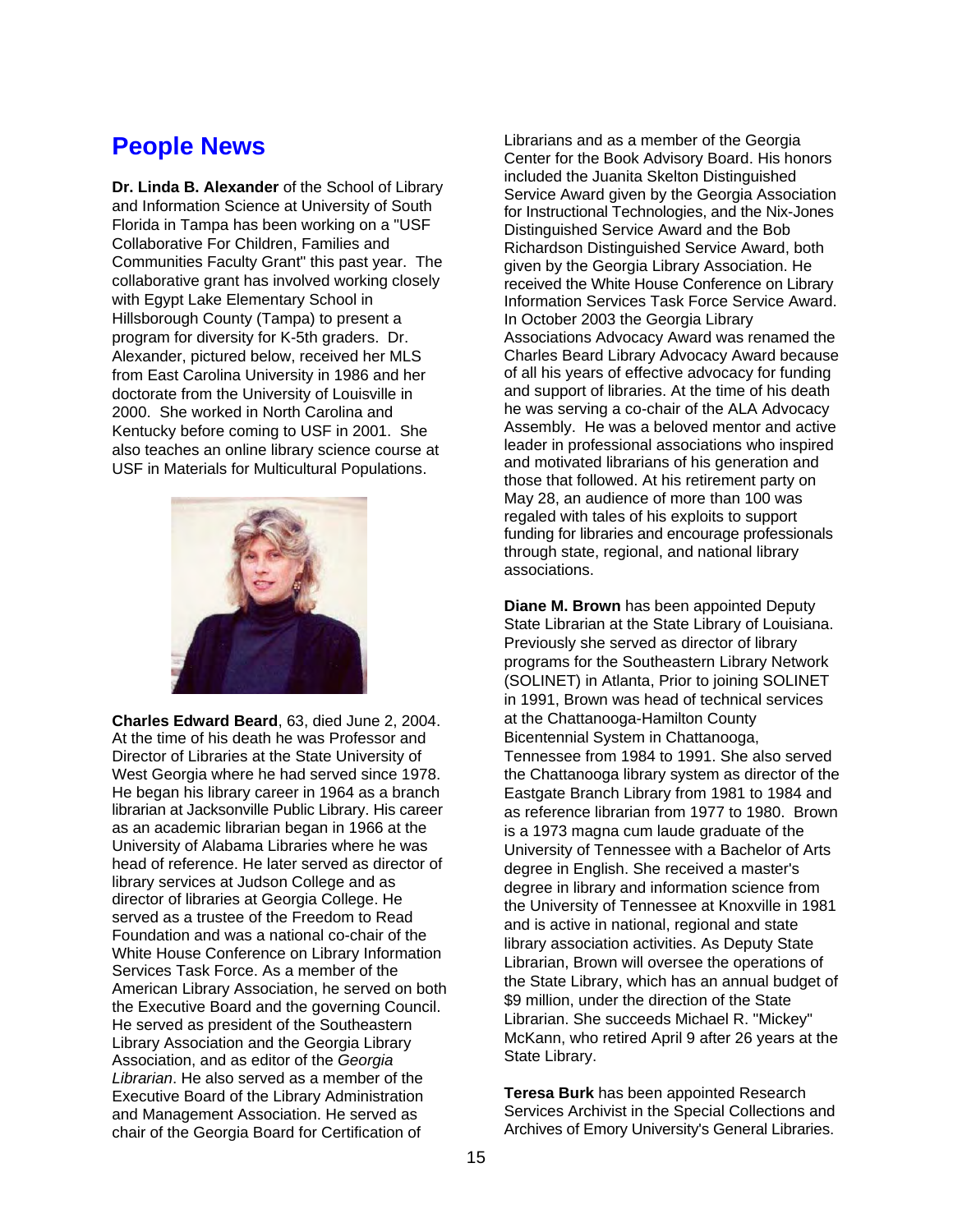Teresa received her MLIS from the University of Illinois, Urbana-Champaign in 2002 and a BA in Art History from Reed College. She served a 9 month Librarian Fellowship in Special Collections and Archives, and as Circulation and Reserves Desk Supervisor for five years, also at the General Libraries.

**Merilyn Burke** has been promoted to University Librarian at the University of South Florida Tampa Library.

**Maria C. Gebhardt** has been appointed Marketing Development Manager for the Broward County Libraries Division. She will manage all of the library system's public communication efforts, including print pieces, media relations, and the library website at [www.broward.org/library](http://www.broward.org/library) . Maria, pictured below, has a Bachelor of Business Administration degree in Marketing Management from Florida Atlantic University. She was most recently an Online and Interactive Marketing Consultant, aiding small businesses to maximize their online exposure. Maria, a native Floridian, has volunteered for several non-profit organizations in Fort Lauderdale, arranging special events, handling press relations and establishing websites.



**Lucia M. Gonzalez,** Assistant Section Manager of Youth Services in the Broward County Main Library, has been promoted to the position of Broward County Library Youth Services Coordinator. She replaces Marlene Lee, who retired in December after 20 years of service with Broward County Library. Gonzalez, pictured below, holds an MLS degree from the University of South Florida. She was formerly the children's outreach librarian for the Imagination Factory, a division of the Miami Dade Public Library system. During her tenure with the Miami Dade Public Library, Lucia worked at the Miami

Lakes and Hispanic Branch libraries, was the children's department manager at the West Kendall Regional Library, and programs coordinator for the Miami Dade Public Library System.



**Jennifer Crawford Goodson** is the new director of the Fort Smith, Arkansas, Public Library. Goodson succeeds Larry Larson, who recently retired after eighteen years as director. Ms. Goodson is a native of Fort Smith and worked as a page at the Fort Smith Public Library during high school and college. She has her undergraduate degree from the University of Arkansas at Fayetteville and an M.L.I.S. and Certificate of Advanced Study from the University of Oklahoma in Norman. She held several positions as a librarian in Oklahoma before returning to the Fort Smith Public Library in June 2002 as assistant director.

**P. Toby Graham,** director of the Digital Library of Georgia, based at the University of Georgia, received the 2004 Alabama Author Award for Non-fiction for "A Right to Read: Segregation and Civil Rights in Alabama's Public Libraries 1900- 1965," the first book to examine public library segregation of libraries in the South. The book stems from Graham's dissertation at the University of Alabama. He earned his doctorate in 1998. As a dissertation, the study won four other awards, including two national citations: the Eugene Garfield Dissertation Award given by the Association of Library and Information Science Education (ALISE) and the Phyllis Dain Library History Dissertation Award given by the American Library Association's Library History Round Table. Graham used primary source material, including records of public library boards, to examine public library segregation from its origins in the late  $19<sup>th</sup>$  century through its end during the tumultuous years of the 1960s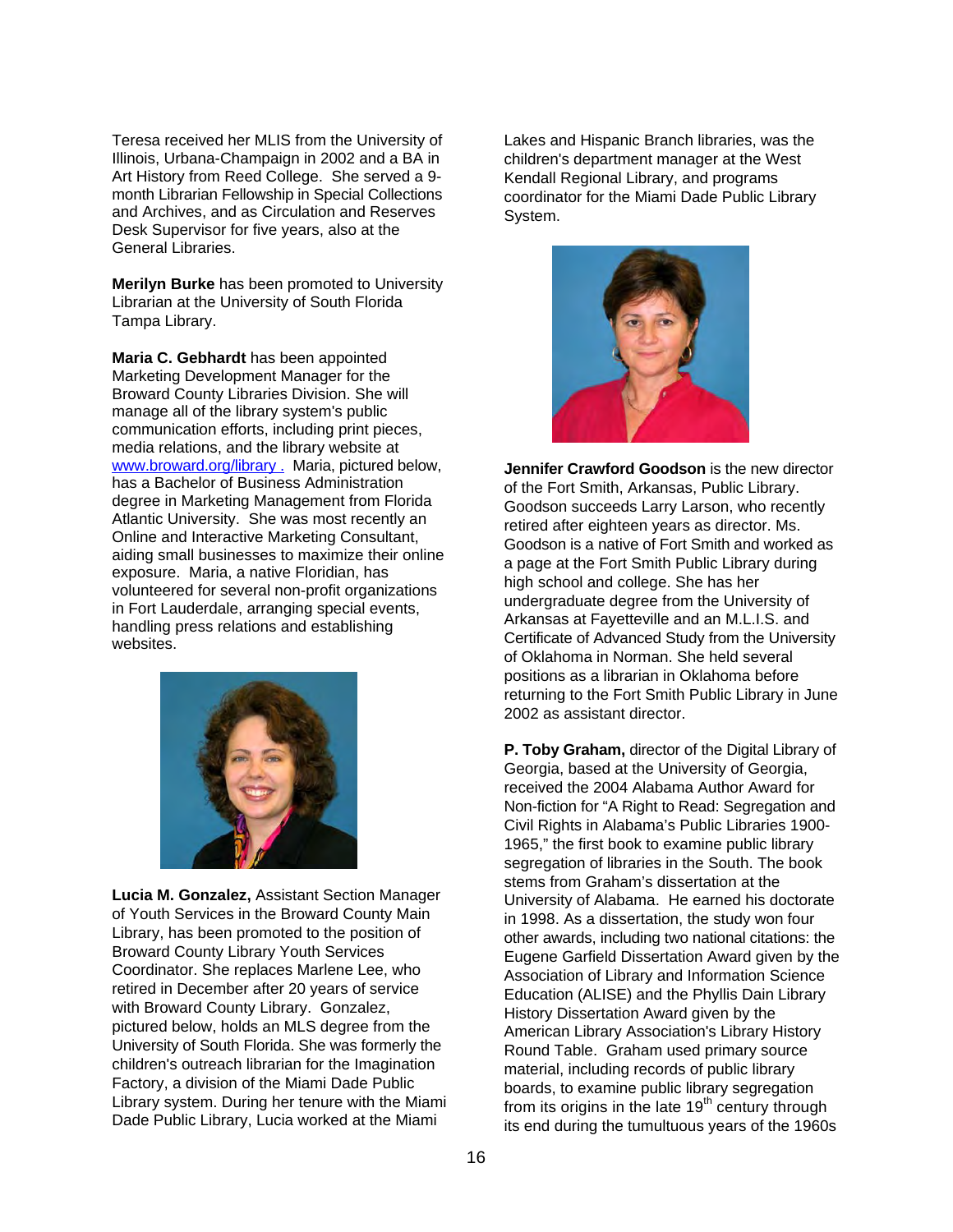civil rights movement. Graham contends that, for librarians, the civil rights movement in their institutions represented a conflict of values that pitted their professional ethics against regional mores. He details how several librarians in Alabama took the dangerous course of opposing segregationists, sometimes with unsettling results.

**Mark Greenberg, Ph.D**. is the new Director of Special Collections for the University of South Florida Tampa Library. In addition to his new responsibilities, Dr. Greenberg is also the Director of the USF Florida Studies Center.

**John Harrison**, director of the University Libraries at the University of Arkansas from 1983 to 1998, died recently in Fayetteville. Harrison received his undergraduate degree in English in 1960 at Michigan State University and an A.M.L.S. in 1962 at the University of Michigan. He worked as a librarian at Harvard and Yale and taught library classes at Southern Connecticut State College. After assuming the library directorship at the University of Arkansas, Harrison oversaw the addition of 75,000 square feet to the main library, the installation of the Libraries' automated system, and the addition of electronic indexes and full text resources. An active supporter of the arts, Harrison introduced listening sessions of opera recordings at the library and arranged for rotating art exhibits that featured the work of university artists.

**Larry Heilos** was recently appointed Associate Director of the University of South Florida Tampa Library. Previously, Mr. Heilos was the library's Director of Special Collections.

**Erwin Lester "Les" Inabinett**, Director of the South Caroliniana Library from 1958-83 died April 26, 2004 at the age of 78. Mr. Inabinett was the library's second director, following in the footsteps of his mentor and the library's founder, Dr. Robert L. Meriwether. He worked as assistant director of the library from 1950-58 and was also on the staff of the Papers of John C. Calhoun project. Mr. Inabinett was a native of Charleston County, S.C. and a naval veteran of World War II. He held a B.A. in history from Pepperdine University.

**A. Venable Lawson**, director of the Division of Librarianship (later Division of Library and

Information Management) at Emory University from 1965-1988, died May 14 at his home in Atlanta. Lawson graduated from the University of Alabama in 1947 after serving in the U. S. Air Force for four years. He received his master's degree from the Division of Librarianship at Emory University in 1950. After a temporary part-time position at the Atlanta Public Library, he joined Harvard University Library as assistant librarian. In 1953, Lawson returned to Atlanta as head of reference service at the Atlanta Public Library and was promoted in 1957 to Coordinator for Public Service. He served as part-time instructor at the Atlanta University and Emory University library schools. In 1960, he accepted the position of assistant professor on the faculty of the library school at Florida State University, and in 1965 became Director of the Emory University Division of Librarianship. He received his doctorate in Library Service from Columbia University in 1969 and was appointed full professor at Emory. Among his notable honors, he was awarded the Emory Medal during Emory's 2002 alumni weekend in recognition of his outstanding service to the University, the Emory libraries, the library profession and the Druid Hills community of Atlanta during his more than fifty-year association with Emory. The Emory Medal is Emory University's highest recognition after the honorary degree.

**Lea Leininger** has joined Jackson Library at The University of North Carolina at Greensboro as Life Sciences Librarian. Lea, pictured below, comes from the University of Texas at Austin, where she received her MLIS in May 2003.



**Naomi Nelson** has been appointed Coordinator of Research Services in the Special Collections and Archives Division of Emory University's General Libraries. Previously, she served as the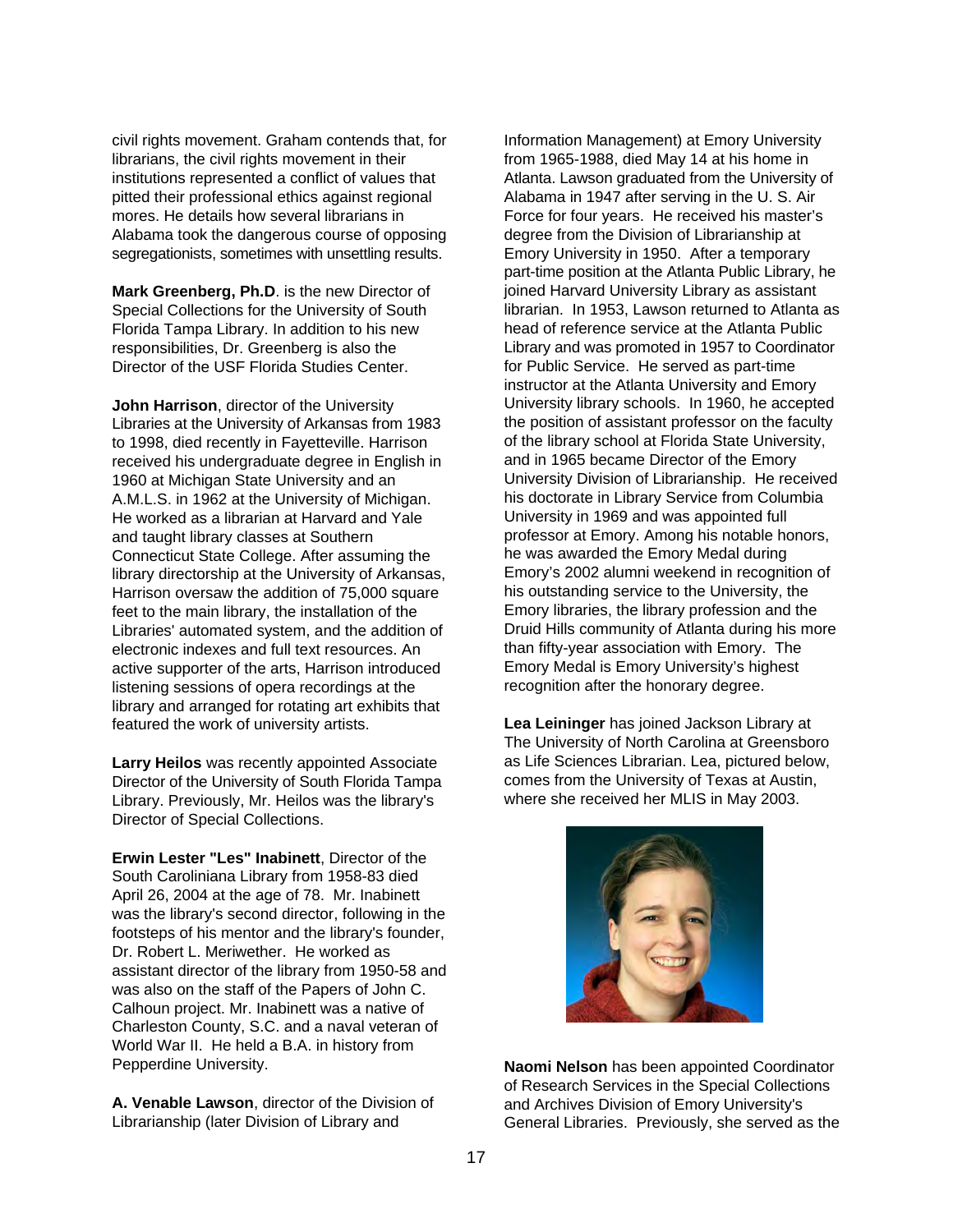Interim Head of Research Services, the Curator for Southern History, and the Director of the Special Collections and Archives Digital Archive at Emory. Prior to those positions, she was the Modern Political Collections Archivist at Emory. She received her Ph.D. and M.A. in History from Emory, her M.L.S. from the University of Pittsburgh and her A.B. from Duke University.

**Dr. Derrie Perez**, Interim Dean of the USF Library System, has been elected as President of the Florida Library Association. Her term will last through 2005. The theme of Dr. Perez's leadership in FLA will be "Common Threads: Libraries, Museums, Culture, Heritage." It is her vision to bring these institutions together with the common goal of preserving Florida's vibrant culture and history for future generations. Prior to joining USF, she was the Associate Vice President of Learning Resources Services for Hillsborough Community College. She holds a doctoral degree from Florida State University, M.L.S. from Louisiana State University and B.A. in English and Liberal Arts from Louisiana State University and in 1977 she was named to the International Library Science Honor Society, Beta Phi Mu. Dr. Perez has held leadership roles on many boards and task forces such as her service as President of the Tampa Bay Library Consortium, President of the Florida Chapter of the Association of College and Research Libraries, and Inaugural Chair of the Advisory Board and Executive Committee of the College Center for Library Automation. In 1995 she received the National Award for Program Development from the Community and Junior College Section of the Association of College and Research Libraries for her work at Hillsborough Community College.

**Patricia Pettijohn** of the University of South Florida Louis de la Parte Florida Mental Health Institute Library has been promoted to the rank of Assistant Librarian. Patricia is currently running a women's issues listserv, with a special focus on gender and trauma. For more information or to join, please contact her at ppettijohn@fmhi.usf.edu.

At its annual Holiday Luncheon held on Dec.  $16<sup>th</sup>$ , 2003, the University of Memphis Association of Retirees (UMAR) presented the first TRACES Award to **Dr. Les Pourciau,** retired Director of Libraries at the U of M and an active

UMAR member. This award will hereafter be presented at the Holiday Luncheon in December of each year to a University of Memphis retiree "… to recognize … a life of outstanding service and scholarship, and … continuing effort to provide service and scholarship."

**Elizabeth Russey** has been appointed to the position of Manuscripts Processing Archivist in the Special Collections and Archives of Emory University's General Libraries. Prior to coming to Emory, she served for 18 months as project archivist in the Burke Library at Union Theological Seminary. Elizabeth was a graduate assistant at the National Trust for Historic Preservation Library and an intern at the National Archives and Records Administration. She has an MLS with archives administration and a M.A. in American history, both from the University of Maryland.

The NCSU Libraries' first metadata librarian, **Jacqueline P. Samples**, has been awarded a Digital Library Federation (DLF) Forum Fellowship for Librarians New to the Profession. She will receive up to \$1,000 to help defray the costs of attending the DLF Forum 2004. Samples, who received her Masters in Library and Information Science in 2002, joined the NCSU Libraries in April 2003. She has been honored by various organizations over the past few years. In 2001, the Iowa Library Association awarded her the Jack E. Tillson Scholarship. In 2003, she was inducted into the International Library and Information Studies Honor Society, Phi Beta Mu. More recently, she and NCSU librarian Karen M. Letarte were co-recipients of the 2004 Samuel Lazerow Fellowship, given by the Association of College and Research Libraries. The DLF is a consortium of libraries and related agencies that are pioneering in the use of electronic-information technologies to extend their collections and services.

**Tanya Simons-Oparah**, Outreach Services Director for Broward County Library, was recently inducted into the Broward County Women's Hall of Fame by the Broward County Women's History Coalition. The event honored Simons-Oparah for her work with the Sistrunk Historical Festival and her role in developing diversity programs for Broward County Library's Outreach Services. Simons-Oparah was honored along with ten other women. She has numerous